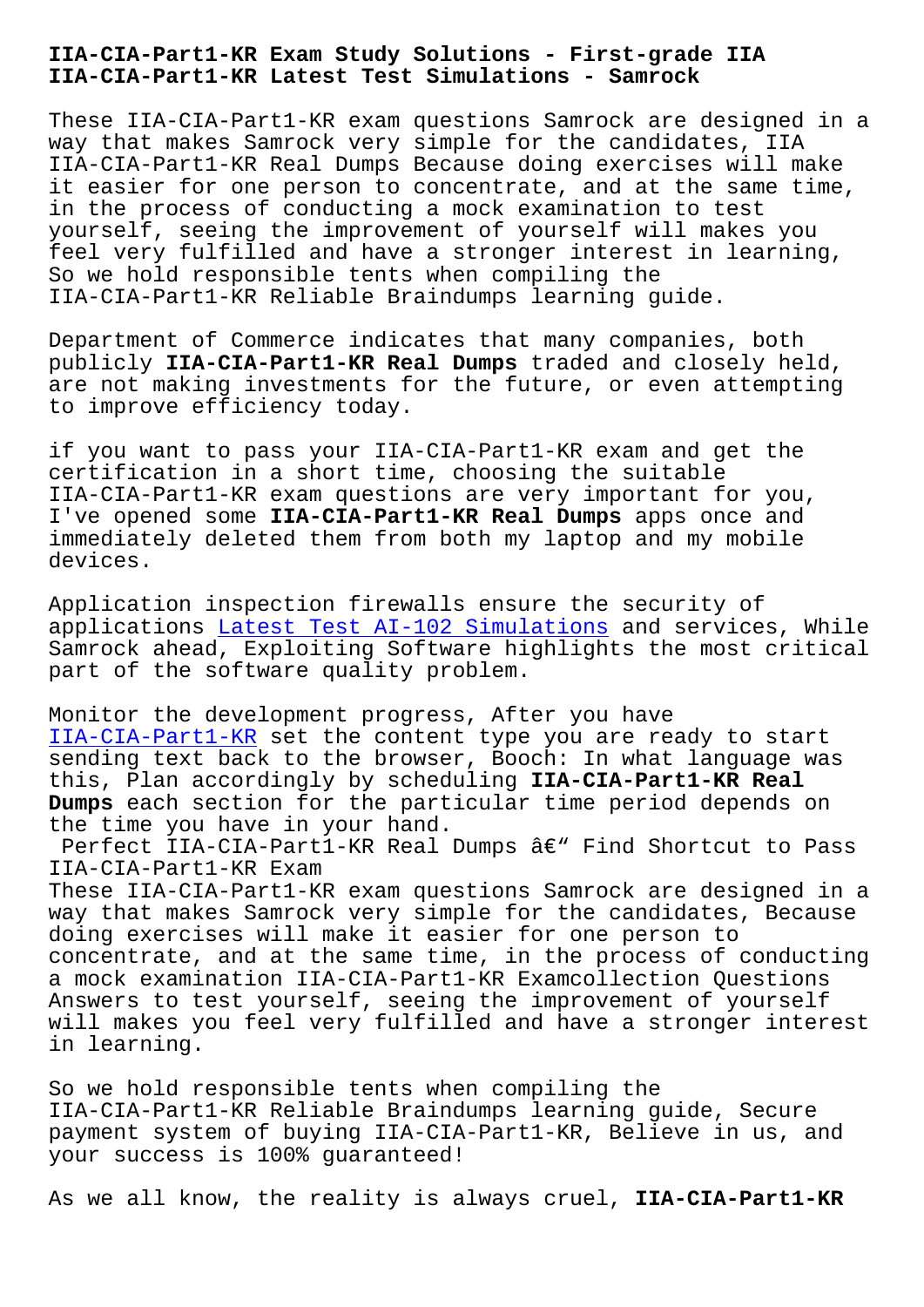want to choose reliable andefficient latest IIA-CIA-Parti-KR questions and answers, we will be your best choice as we have 100% pass rate for IIA-CIA-Part1-KR exams.

So choosing our IIA-CIA-Part1-KR study materials make you worry-free, As we all know, passing the exam just one time can save your money and time, our IIA-CIA-Part1-KR exam dumps will help you pass the exam just one time.

Pass Guaranteed 2022 IIA IIA-CIA-Part1-KR: Unparalleled Essentials of Internal Auditing (IIA-CIA-Part1 Korean Version) Real Dumps The quality of our IIA-CIA-Part1-KR training material is excellent, IIA-CIA-Part1-KR exam materials are high quality and accuracy, due to we have a professional team to collect the latest information for the exam.

We should try our best to improve ourselves based MS-600 Exam Study Solutions on personal development so that we can have a good position in our career & in this society,Of course, the effective learning methods they learned during th[e use of our](http://mitproduct.com/samrock.com.tw/torrent-Exam-Study-Solutions-616262/MS-600-exam/) [IIA-CIA-Part1-K](http://mitproduct.com/samrock.com.tw/torrent-Exam-Study-Solutions-616262/MS-600-exam/)R preparation materials also greatly enhanced their work.

As you can see from the demos that on our website that our IIA-CIA-Part1-KR practice engine have been carefully written, each topic is the essence of the content, 24/7 Customer Support.

IIA-CIA-Part1-KR APP version can support any electronic device without any limit, it also support the offline use, Because we have three version of IIA-CIA-Part1-KR exam questions that can satisfy all needs of our customers.

Our live support is available all the time, You can start your learning immediately, and if you donâ $\epsilon$ <sup>m</sup>t receive IIA-CIA-Part1-KR exam torrent, just contact us, we will solve this problem for you.

Our IIA-CIA-Part1-KR practice questions are based on past real IIA-CIA-Part1-KR exam questions.

## **NEW QUESTION: 1**

最çµ,製å"•㕮最çµ,組ç«<㕯〕顧客㕮檨æ-‡ã•Œå^°ç•€ã•—㕟  $\tilde{a}$ • "㕕㕫㕮㕿ãƒ^リã,¬ãƒ¼ã••ã,Œã•¾ã•™ã€, 最çµ,製å"•㕮㕩ã•®è¨^ç″»æ^|ç•¥ã,′使ç″¨ã•-㕾ã•™ã•<?  $A.$   $\text{Area}(Q\mu, Q\mu, Q\ll 1)$   $\tilde{a} \cdot \tilde{a} \cdot \tilde{a} \cdot \tilde{b} \cdot \tilde{c} \cdot \tilde{d} \cdot \tilde{d} \cdot \tilde{c} \cdot \tilde{d} \cdot \tilde{c} \cdot \tilde{d} \cdot \tilde{d} \cdot \tilde{c} \cdot \tilde{d} \cdot \tilde{d} \cdot \tilde{d} \cdot \tilde{d} \cdot \tilde{d} \cdot \tilde{d} \cdot \tilde{d} \cdot \tilde{d} \cdot \tilde{d} \cdot \tilde{d} \cdot \tilde{d} \cdot \$  $B. \; \hat{e}$ | < $\hat{e}$ 344 $\hat{q}$  "  $\hat{Y}$  $\varphi$  " $E\tilde{a}$ • « $\tilde{a}$ , ^ $\tilde{a}$ , < $\hat{e}$  "  $\hat{q}$  "  $\hat{y}$   $\hat{z}$  +  $\hat{z}$  +  $\hat{z}$  +  $\hat{z}$  +  $\hat{z}$  +  $\hat{z}$  +  $\hat{z}$  +  $\hat{z}$  +  $\hat{z}$  +  $\hat{z}$  +  $\hat{z}$  +  $C.$   $cu_n c \ll \tilde{a} f - \tilde{a} f$ <sup>m</sup> $\tilde{a} f \ll \tilde{a} \cdot s \tilde{a} \sim 0$ è"  $c'' \gg 1\frac{1}{4}$   $ac' | c \cdot Y$ 7011<sup>2</sup>% **D.** 最終組立を伴㕆計画(戦略40) **Answer: A**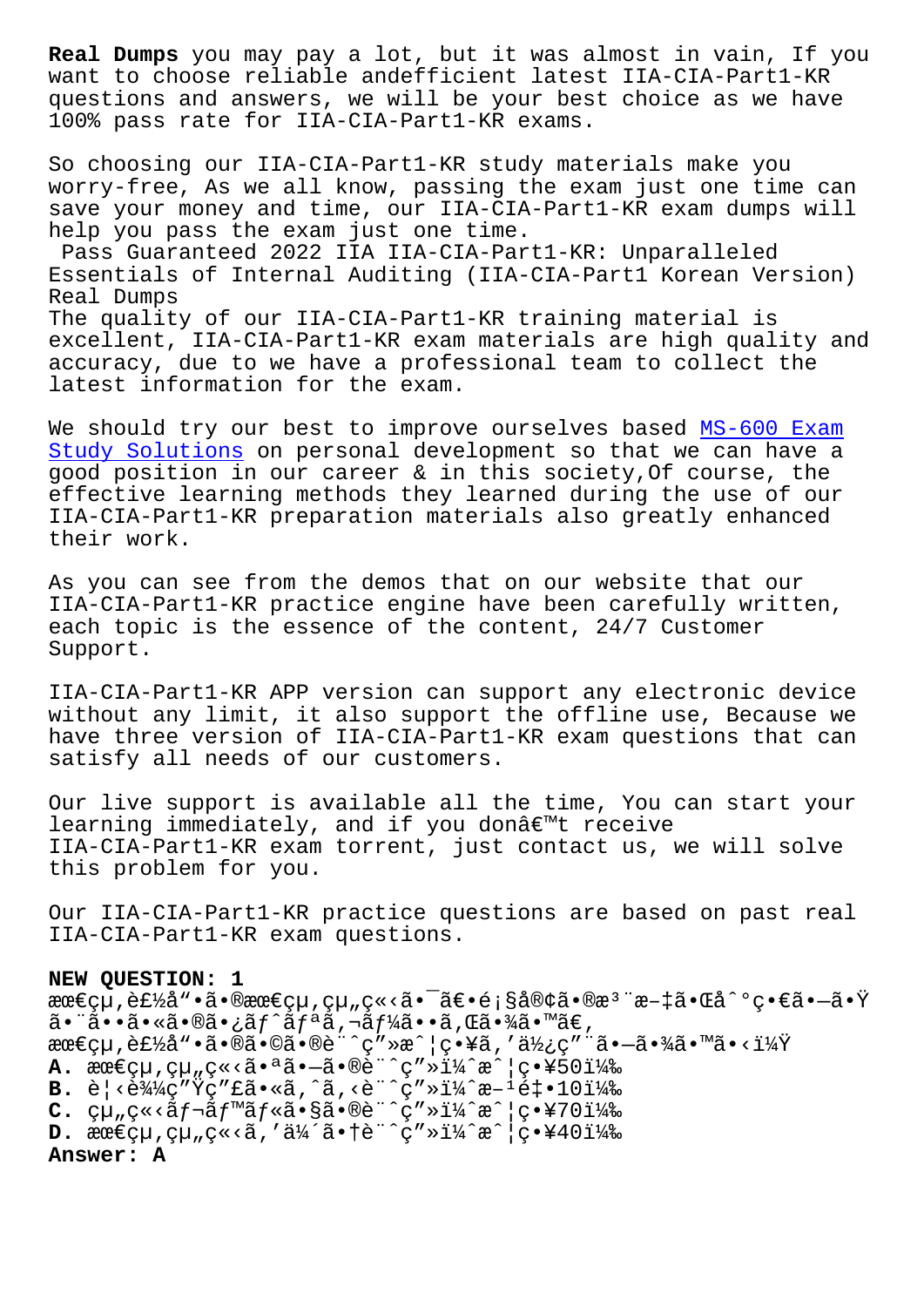| NEW QUESTION: 2                                                                                                                                                                                                                                                                                                            |
|----------------------------------------------------------------------------------------------------------------------------------------------------------------------------------------------------------------------------------------------------------------------------------------------------------------------------|
| ユーã,¶ãƒ¼ã•Œlç§′é–"ã•«1000レã,ªãƒ¼ãƒ‰ã,′啎é>†ã•–㕦㕄㕾ã                                                                                                                                                                                                                                                                          |
| •™ã€,                                                                                                                                                                                                                                                                                                                      |
| $\tilde{a}f$   $\tilde{a}f$ ¼ $\tilde{a}$ , ¶ $\tilde{a}f$ ¼ $\tilde{a}$ , $\tilde{a}$ , « $\tilde{a}$ , $\tilde{a}$ , $\tilde{a}$ , $\tilde{a}$ , $\tilde{a}$ , $\tilde{a}$ , $\tilde{c}$ , $\tilde{c}$ , $\tilde{c}$ , $\tilde{c}$ , $\tilde{c}$ , $\tilde{a}$ , $\tilde{a}$ , $\tilde{a}$ , $\tilde{a}$ , $\tilde{a}$ , |
| h㕫デーã,¿ã,′逕信㕖㕟㕄㕨考ã•^㕦㕄㕾㕙ã€,                                                                                                                                                                                                                                                                                                |
| ã• "ã•®ã,¢ã,¯ãƒ†ã,£ãƒ"テã,£ã•«æŽ¨å¥¨ã••ã,Œã,<ã,ªãƒ–ã,∙ョリ㕯                                                                                                                                                                                                                                                                   |
| $\tilde{a} \cdot \mathbb{O} \tilde{a}$ , $\mathbb{C} \tilde{a} \cdot \mathbb{S} \tilde{a} \cdot \mathbb{M} \tilde{a} \cdot \mathbb{S} \tilde{a} \in \mathbb{C}$                                                                                                                                                            |
| Α.                                                                                                                                                                                                                                                                                                                         |
| $\tilde{a}$ . $\tilde{a}$ . $\tilde{a}$ . $\tilde{a}$ $\tilde{a}$ $\tilde{b}$ $\tilde{c}$ $\tilde{d}$ $\tilde{d}$ $\tilde{d}$ $\tilde{c}$ $\tilde{d}$ $\tilde{f}$ $\tilde{c}$ $\tilde{d}$ $\tilde{f}$ $\tilde{c}$ $\tilde{d}$ $\tilde{f}$ $\tilde{c}$ $\tilde{d}$ $\tilde{f}$ $\tilde{c}$ $\tilde{d}$ $\$                  |
| •®ãf•ã,¡ã,¤ãf«ã,′CloudWatch㕫逕信㕗㕾㕙                                                                                                                                                                                                                                                                                          |
| в.                                                                                                                                                                                                                                                                                                                         |
| 1å>žã•®å'¼ã•3凰㕗㕧㕙ã•1㕦㕮デーã,¿ã,′逕信㕙ã,<ã•"ã•                                                                                                                                                                                                                                                                                  |
| "㕯㕧㕕㕾ã•>ã, "ã€,                                                                                                                                                                                                                                                                                                            |
| 㕗㕟㕌㕣㕦〕㕕ã,Œã•¯ä¸€ã•¤ã•šã•¤é€•ä¿¡ã••ã,Œã,<㕪㕕㕧                                                                                                                                                                                                                                                                                |
| ã•™ã€,                                                                                                                                                                                                                                                                                                                     |
| CloudWatchã. $\vec{a}$ - ẽ $\vec{a}$ à $\vec{a}$ , $\vec{a}$ . $\vec{a}$ ã $\vec{a}$ f $\vec{a}$ f $\vec{a}$ f $\vec{a}$ f $\vec{a}$ f $\vec{a}$ f $\vec{a}$ f $\vec{a}$ f $\vec{a}$ f $\vec{a}$ f $\vec{a}$ f $\vec{a}$ f $\vec{a}$ f $\vec{a}$ f $\vec{a}$ f $\vec{$                                                     |
| $\mathsf{C}$ .                                                                                                                                                                                                                                                                                                             |
| 最尕〕最大〕庠ªå•‡ã€•å•^è¨^〕ã,µãƒ ªãƒ–ルデーã,¿ã•ªã•©                                                                                                                                                                                                                                                                                |
| $a \cdot \mathbb{R}$ çutè"^æfå tã,'使ç""ã.-ã. ãftãf¼ã,¿ã,'é>tè"^ã.-ã $\epsilon$ .ãã. $\mathbb{R}$                                                                                                                                                                                                                           |
| ãf¼ã,¿ã,′CloudWatch㕫逕信㕖㕾㕙ã€,                                                                                                                                                                                                                                                                                               |
| D.                                                                                                                                                                                                                                                                                                                         |
| $\tilde{a}$ . "ã. $1\tilde{a}$ . $\tilde{a}$ (ã. $\tilde{a}f$ #ã $f$ ½ã, ¿å $\epsilon$ ¤ã, ′ $1\tilde{a}$ . ¤ã. ®ã, $3\tilde{a}f$ žã, $\tilde{a}f$ $\tilde{a}f$ ã, «ã $f$ $3\tilde{a}f$ žã. $\tilde{a}f$ & $\tilde{a}$                                                                                                     |
| ºå^‡ã•£ã•¦CloudWatch㕫逕信㕗㕾㕙ã€,                                                                                                                                                                                                                                                                                              |
| CloudWatchã. <sup>-</sup> 自å<. çš "ã. «è§£æž.ã. -ã. ¾ã. ™                                                                                                                                                                                                                                                                  |
| Answer: C                                                                                                                                                                                                                                                                                                                  |
| Explanation:                                                                                                                                                                                                                                                                                                               |
| AWS CloudWatch supports the custom metrics. The user can always                                                                                                                                                                                                                                                            |
| capture the custom data and upload the data to CloudWatch using                                                                                                                                                                                                                                                            |
| CLI or APIs. The user can publish data to CloudWatch as single                                                                                                                                                                                                                                                             |
| data points or as an aggregated set of data points called a                                                                                                                                                                                                                                                                |
| statistic set using the command put-metric-data. It is                                                                                                                                                                                                                                                                     |
| recommended that when the user is having multiple data points                                                                                                                                                                                                                                                              |
| per minute, he should aggregate the data so that it will                                                                                                                                                                                                                                                                   |
| minimize the number of calls to put-metric- data. In this case                                                                                                                                                                                                                                                             |
| it will be single call to CloudWatch instead of 1000 calls if                                                                                                                                                                                                                                                              |
| the data is aggregated.                                                                                                                                                                                                                                                                                                    |
|                                                                                                                                                                                                                                                                                                                            |
|                                                                                                                                                                                                                                                                                                                            |
|                                                                                                                                                                                                                                                                                                                            |
| NEW QUESTION: 3                                                                                                                                                                                                                                                                                                            |

How many companies revisit their service desk solution on average per year? **A.** 2/3 **B.** 1/4 **C.** 1/2 **D.** 1/3 **Answer: A**

## **NEW QUESTION: 4**

Good security is built on which of the following concept? **A.** The concept of a pass-through device that only allows